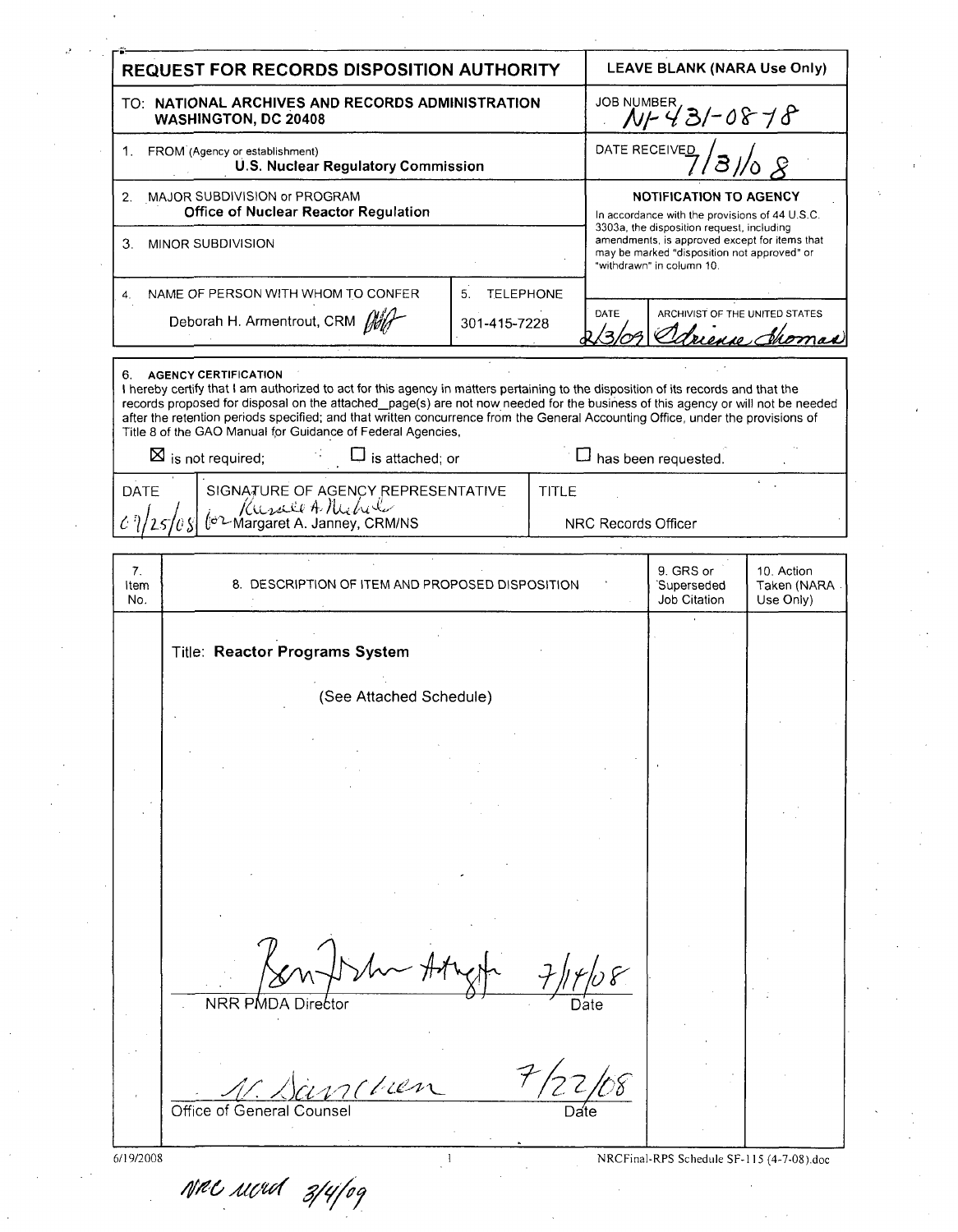## **U. S.** Nuclear Regulatory Commission REACTOR PROGRAMS SYSTEM (RPS)

## REACTOR PROGRAMS SYSTEM (RPS)

RPS supports the NRC mission and strategic goals by providing the capability for planning, scheduling, conducting, reporting, and analyzing inspection activities at nuclear power reactors and other facilities handling radioactive materials in the United States. It is used as a tool for implementing the policy and inspection guidance for Programs assigned to the NRC regional offices and assesses the effectiveness and uniformity of the Region's implementation of those programs. It is used to plan and schedule licensing and other regulatory activities and provides information supporting the NRC's license fee collection process for the facilities.

RPS provides a concise record of activities associated with the regulation of power reactors by the NRC. RPS contains no unique records, and there is no public access to RPS.

### 'TIputs/Source Documents

### a) Licensee Identification Data

**Traformation is obtained from reports and applications received from licensees.** 

**b)** Inspection and Inspection Planning Activities

Imported from standard plans for inspections and customized to meet the specific needs of the license or the inspection activity.

- 
- c) Inspector Identity<br>NRR and regional staff enter data on schedules and work assignments. NRC employees enter the number of regular and non-regular hours worked into the agency's time & labor system (HRMS). Actual labor hour data is copies to the RPS client server data base.  $\mathcal{A}_{PP}$  roval
- d) Additional RPS information is entered manual by responsible project managers and staff based on the scope of the inspection activities and completion of these activities.  $A_{\mathbf{Y} \epsilon}$ *h*,  $\epsilon'_{\mathbf{Y} \epsilon}$ *i*-

not<br>**Disposition: TEMPORARY**. Information used to provide input to RPS is cut off after data has **heeded** been entered and the information is verified to be correct. The input, and source documents are transferred to the NRC Document Processing Center for entry into Agencywide Documents Access and Management System **(ADAMS)** or other appropriate record keeping system after cut of After entry into the recordkeeping system, the documents are destroyed in accordance with the appropriate approved records schedule. *Instruction* 

#### 2) Master Files

Information managed within RPS, includes:

- a) Licensee Identification Data
	- **0** General information (Docket Number, Site and Unit, Location, Owner, Contacts)
	- Facility characteristics (e.g., Manufacturer, Licensee, Power Rating, Designer)
	- Licenses (Type, Expiration, Status)

### **b)** Inspection Activities (Planning and Findings)

- **0** Inspection Program Element **(IPE)**
- Inspection Procedures
- **0** Inspection Documents (ML number references and dates)
- Previous Findings Closeout
- SALP and Performance Indicators Information
- **0** Construction Inspection Information Management
- Safety Issues Management
- **c)** Staff Identity (Name, Organization, Actual Hour Data)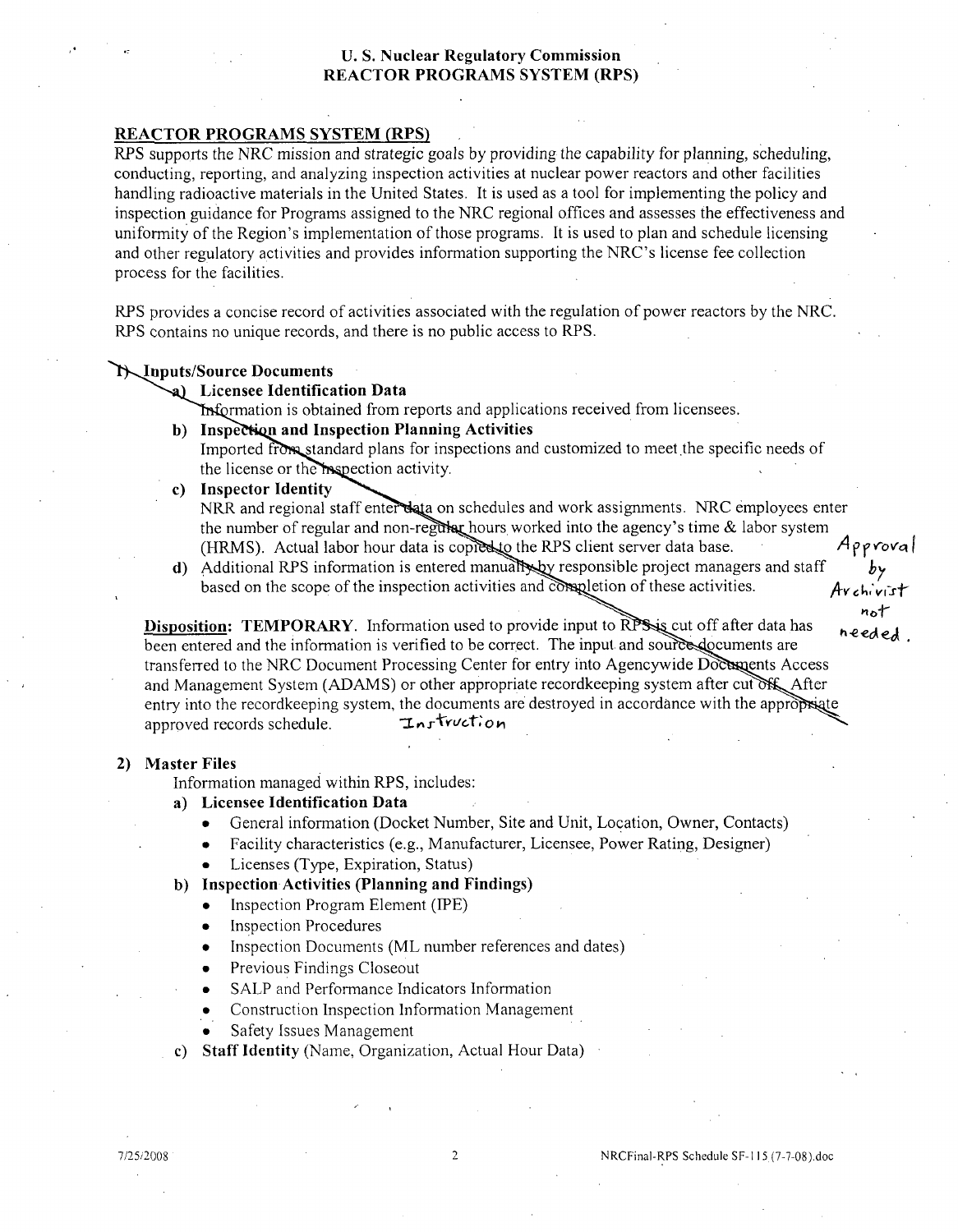Disposition: TEMPORARY. Maintain the infornation in the RPS tables for as long as the NRC administers the licensing and inspection of Nuclear Power Plant Facilities. Cut off when the function is terminated or RPS is decommissioned. Transfer the information to the successor system and delete or destroy the RPS tables **I** year after cut off.

### **3)** Outputs

Data can be retrieved using any of the fields in the database. No information in RPS is publically available.

#### a) System Reports

Standard reports are identified in Attachment 4. Reports created from the information in RPS are used for the administration of the power reactor licensing programs..

**Disposition: TEMPORARY**. Cut off and destroy when no longer required for business purposes.

### **b)** Electronic Information Transferred to **FEES**

An electronic file is prepared from the RPS data and is submitted to FEES {OCFO] and used to compile quarterly contract costs as input to invoice Licensees.

**Disposition: TEMPORARY.** Cut off and destroy when no longer required for business purposes.

#### 4) RPS System Documentation

System Documentation has been developed for RPS in accordance with NUREG/BR-0167, "Software Quality Assurance Program & Guidelines." The following work products are typical of the documentation developed and which are stored in Rational ClearCase.

- 
- **Build and Installation Instructions Project Charter**
- 
- \* Online Help **0** Test Plan
- **9.** Operational Support Guiide **0** Training Material
- **Physical Design beautiful Construction 1 0** User Guide
- Data Dictionary " Project Action Plan
	-
- \* Logical Design **0** Tactical Integration Plan
	-
	-
	-

#### a **Gurrent Versions of the Documentation**

Retain current revisions of these records in a controlled repository (e.g., Rational Suite or ADAMS) until development is complete and the software is operational. Transfer the final  $ApP\alpha$ approved versions and subsequent revisions of these documents to ADAMS or other approved record keeping system in a format-acceptable to the ADAMS administrators and  $A_{\text{r}}$ Records Officer.

**Disposition: TEMPORARY**. Cut off when the documents are superseded and destroy 1 year after cut off.  $GR 5 20/|A|$ 

### **+T**)-Final-System Documentation

Disposition: TEMPORARY. Cut off when RPS is decommissioned-or-superseded. *Archivist*<br>Destroy 1 year after cut off. cases  $\frac{20}{10}$ 

hot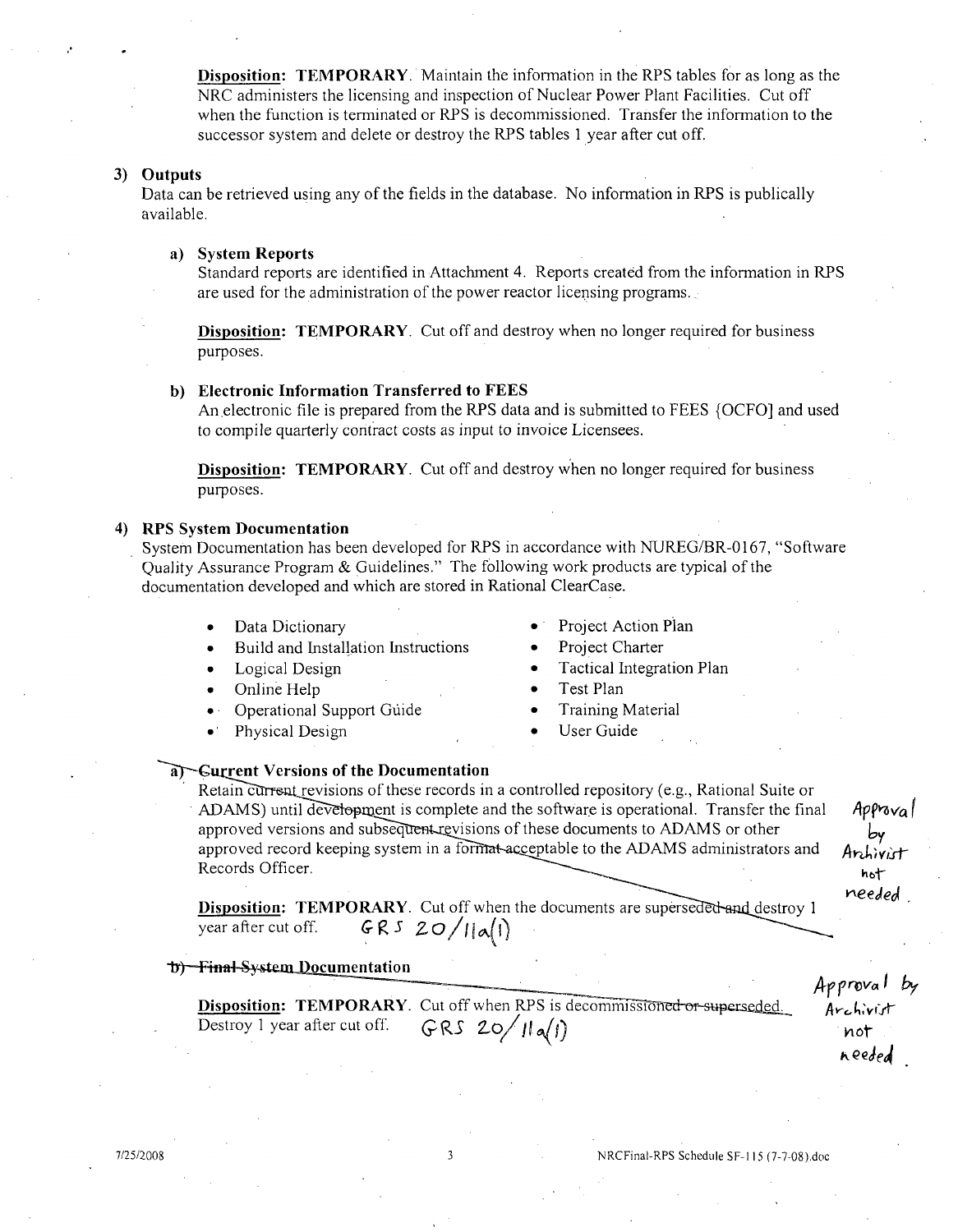# **ATTACHMENT I** Background:

RPS was developed to fulfill power reactor regulation program requirements that evolved over several years starting in the mid-1990s. The initial issues to be included were identified in 1995 with both the staffs and GAO's findings relative to the lack of diagnostic capability concerning-information contained in inspection program reports.

Although RPS satisfies critical requirements for improved information management and analytical capabilities performed as part of reactor regulatory activities and security, no Federal records are uniquely maintained in the system; the actual records are maintained in ADAMS or other approved record keeping system. RPS is the NRC's system that collects information once, at the source, and integrates information supporting both inspection and licensing for analysis. RPS provides an integrated methodology for planning, scheduling, conducting, reporting, and analyzing reactor inspection, licensing and other reactor regulatory activities. RPS does not contain vital records.

A basic premise of RPS is the central maintenance of common files, with a single point of data entry and sharing of information so that data can be entered once and used throughout any process where needed. RPS provides information that is consistent, reliable, and readily accessible to approximately 1,000 staff in NRC headquarters and regional offices. The RPS database includes inspection and licensing information, plant performance indicators, inspection follow-up items, safety issue data, NRC staff data, facility characteristics, and other reactor regulatory data. RPS improves information sharing that in turn decreases response times and improves the quality of decision making related to nuclear power reactor facilities in the United States.

RPS incorporated and streamlined the functions which were previously performed by the following systems:

- (M[PS), (RITS),
- 
- Safety Information NETwork (SINET), • Plant Issues Matrix (PIM),
- Workload Information and Scheduling **9 •** Systematic Assessment of Licensee
- **"** Master Inspection Planning System **0** Regulatory Information Tracking System
- **"** Facility (docket) file. **0** Inspection Follow-up System (IFS),
	-
	- System (WISP), Performance (SALP),

Data in these prior systems were transferred to the appropriate RPS Module. RPS also includes additional functions, which were not part of the above systems, and provides an interface to the Human Resources Management System (HRMS).

RPS reports are used to monitor the implementation of the policy and inspection guidance for programs assigned to the NRC regional offices and to assess the effectiveness and uniformity of the region's implementation of those programs. They assist in planning and scheduling licensing and other reactor regulatory activities. RPS reports satisfy increasing and critical requirements for improved information management and analytical capabilities associated with reactor regulatory activities. Hardcopy reports are not routinely maintained and are destroyed when no longer needed. The Program Authority for RPS is the Energy Reorganization Act of 1974 (P.L. 93-438 as amended), 10 CFR 50 and other NRC guidance documents including, but not limited to:

- **o** Atomic Energy Act of 1954, as Amended (P.L. 83-703)
- Reorganization Plan No. 1 of 1980 (NRC)

The RPS web site is located at http://nrr10.nrc.gov/rps/usg/index.html.

Dates: Data in RPS dates from 1989. Information captured in previous systems was transferred to RPS as it became operational; information has not been removed from RPS, but has been retained.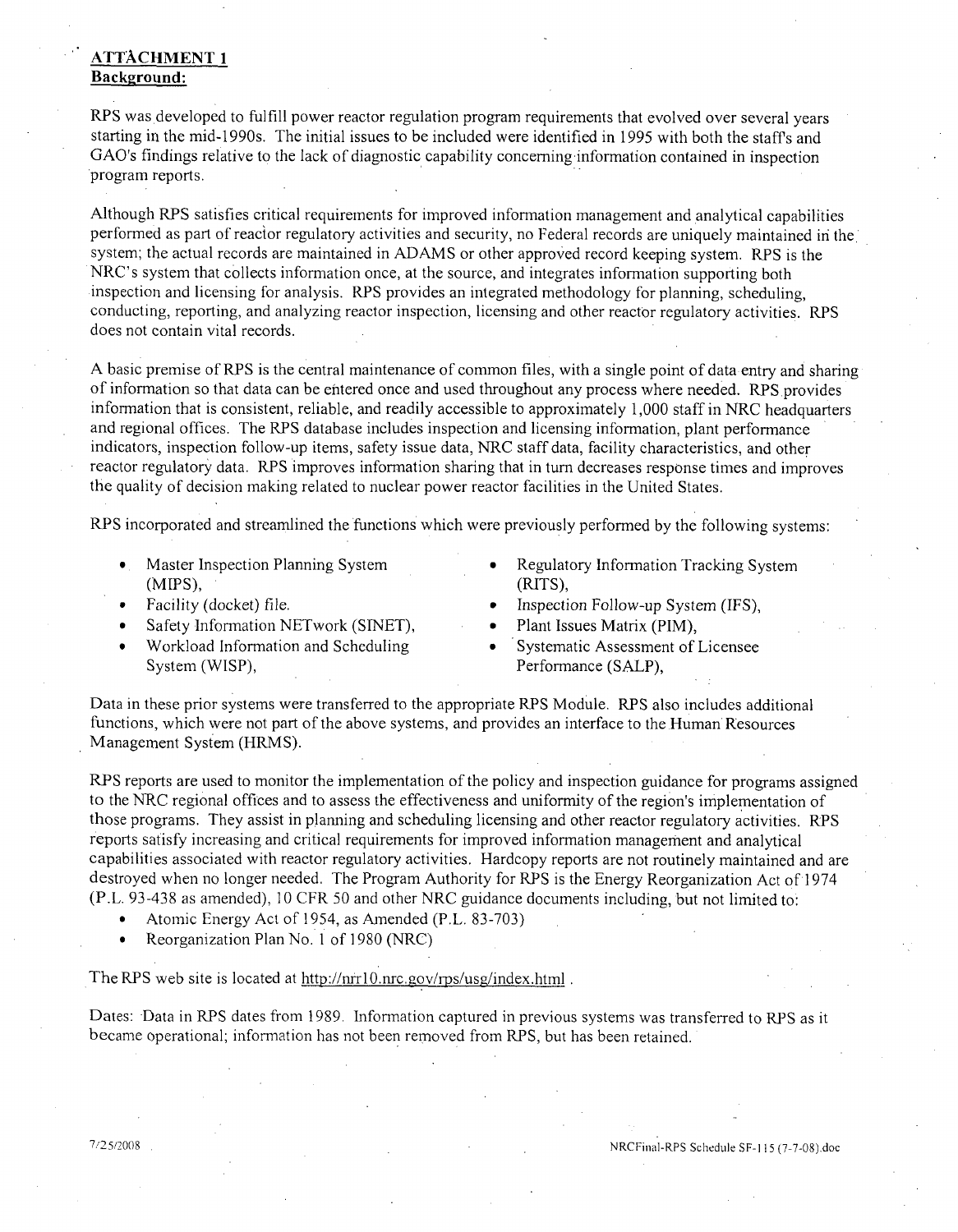## **ATTACHMENT** 2

Reactor Programs System (RPS) Subsystems:

| Acronym                | <b>Name</b>                                                         | <b>Use</b>                                                                                                                                                                                                        | <b>ID</b> Number               |
|------------------------|---------------------------------------------------------------------|-------------------------------------------------------------------------------------------------------------------------------------------------------------------------------------------------------------------|--------------------------------|
| <b>RPS</b>             | RPS Common Module                                                   | Central RPS Module provides access to RPS                                                                                                                                                                         | 9709                           |
| Database               |                                                                     | data and functions                                                                                                                                                                                                |                                |
| RPS/IP                 | <b>Inspection Planning</b><br>Module $(\text{IP})$ .                | Used by regions to plan inspections.                                                                                                                                                                              | 9709-1                         |
| <b>RPS/TRIM</b>        | Time Resource Inventory<br>Management Module                        | Used by NRR for planning and scheduling<br>work in NRR including opening, closing<br>TACS and scheduling individual work.                                                                                         | 9709-2                         |
| RPS/IPC                | Inspection Planning Cycle<br>Module                                 | Maintains the states of the inspection cycles<br>at docketed facilities.                                                                                                                                          | $9709 - 3$                     |
| RPS/IPAS               | <b>Inspection Procedure</b><br>Authority System Module              | Maintains a list of currently approved<br>inspection procedures.                                                                                                                                                  | 9709-4                         |
| <b>RPS/IRTS</b>        | <b>Inspection Report Tracking</b><br>System                         | Creates standard inspection report<br>references.                                                                                                                                                                 | 9709-5<br>(prev. 1205)         |
| RPS/IR                 | Item Reporting Module                                               | Maintains the inspection. Follow-up items<br>from inspections at docketed facilities                                                                                                                              | 9709-6                         |
| RPS/SAM                | Security Access Method<br>Module                                    | Security module which controls access by<br>users to modules of the client-server systems<br>at the NRC (RPS, OLTS, AMS, etc.)                                                                                    | 9709-7                         |
| RPS/<br><b>TABLES</b>  | <b>Tables Module</b>                                                | Utilities used to maintain systems tables in<br>the client server database including the staff<br>file and the facilities file                                                                                    | 9709-8                         |
| RPS/<br><b>REPORT</b>  | Reports Module                                                      | Module which contains all of the reports<br>from the RPS modules including<br>Performance measures.                                                                                                               | 9709-9                         |
| RPS/PM                 | Performance Measures<br>Module                                      | Reports generated from the RPS data.                                                                                                                                                                              | 9709-10                        |
| RPS/ROP                | Reactor Oversight Process                                           | Maintains performance indicator and other<br>data from the RPS database on the internal<br>and external web                                                                                                       | 9709-11                        |
| RPS/<br><b>NRCUTIL</b> | <b>Utilities</b>                                                    | Tracks Financial and Budget details and<br>associated Job Code Numbers (JCNs).<br>Tracks docket-related fee billable outside<br>contract costs by month, job code number,<br>docket and TAC. Quarterly reports on | 9709 - 12                      |
|                        |                                                                     | contract costs are provided to Fees Billing                                                                                                                                                                       |                                |
| RPS/SIMS               | Safety Issues Management<br>System                                  |                                                                                                                                                                                                                   | 9709-13                        |
| RPS/<br><b>CIPIMS</b>  | Construction Inspection<br>Program Information<br>Management System | Supports the Part 52 Licensing process.                                                                                                                                                                           | 9709-14<br>(prev.<br>20050009) |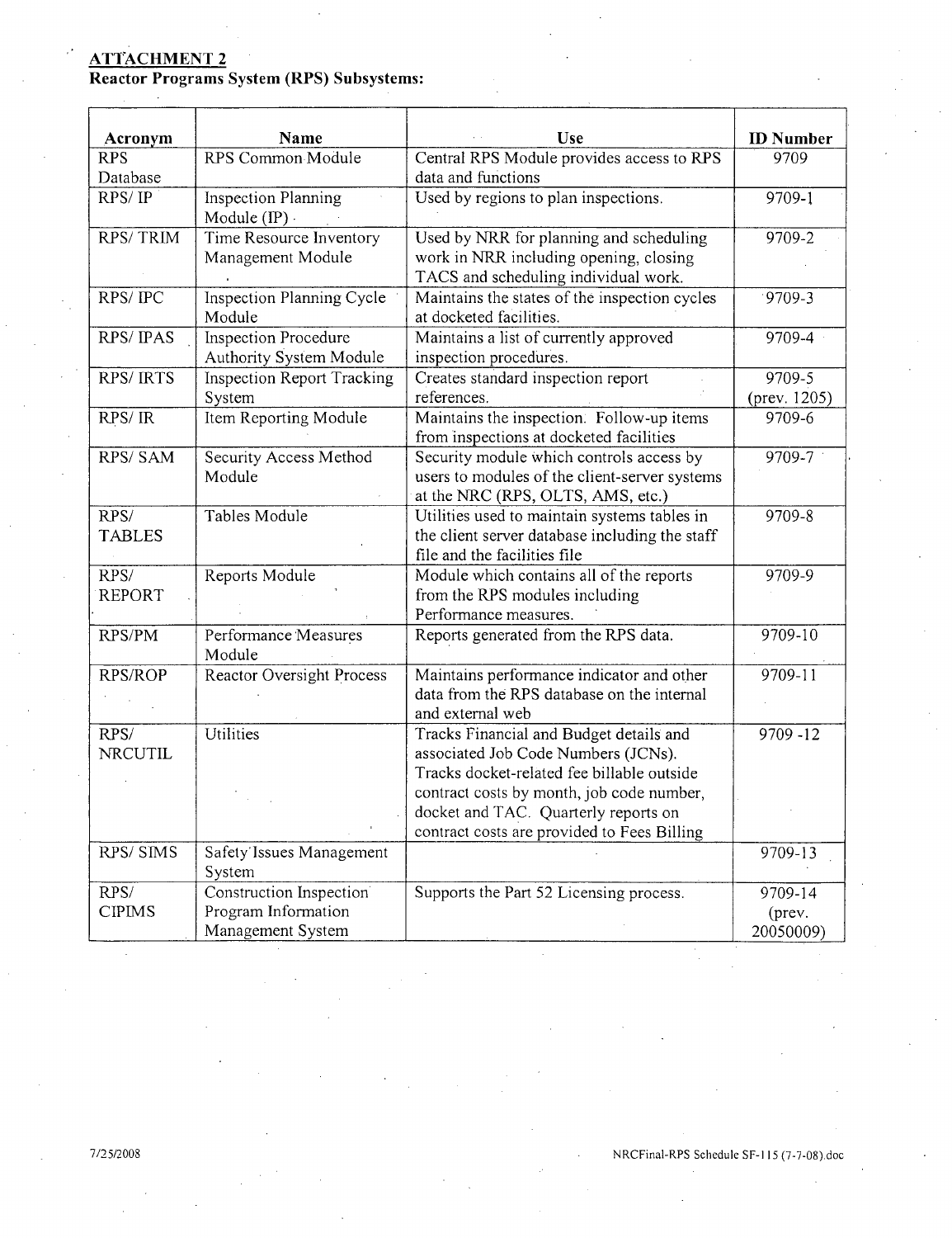# **ATTACHMENT 3** RPS Interfacing Systems

|                  |                                                        | <b>System</b>     |
|------------------|--------------------------------------------------------|-------------------|
| Acronym          | Name                                                   | Number            |
| <b>TACS</b>      | Technical Assignment Control System                    | 1208              |
| <b>LTS</b>       | Licensing Tracking System                              | 1266              |
| <b>FEES</b>      | Fees                                                   | 1289              |
| <b>PMNS</b>      | Public Meeting Notice System                           | 20040038          |
| <b>CMSW</b>      | Case Management System - Web                           | 20050012          |
| <b>ROE</b>       | <b>Reactor Operating Events</b>                        | 3594              |
| <b>EATS</b>      | <b>Enforcement Action Tracking System</b>              | 6029              |
| <b>HFIS</b>      | Human Factor Information System                        | 81009             |
| <b>OIMIS AND</b> | Office of Investigations Management Information System | 9719              |
| <b>OIMISWIN</b>  |                                                        |                   |
| <b>OLTS</b>      | Operator Licensing Tracking System                     | A0048             |
| <b>GLTS</b>      | General Licensing Tracking System                      | B0041             |
| <b>HRMS</b>      | Human Resources Management System                      | $E0003-1$ ,       |
|                  |                                                        | (prev. $9709-C$ ) |
| CAS              | Cost Accounting System                                 | E0003-2           |
| <b>EPM</b>       | Enterprise Project Management [NRO]                    | 20060087          |
|                  |                                                        |                   |

These systems are scheduled separately

**17/25/2008** NRCFina!-RPS Schedule SF-I 15 (7-7-08).doc $\epsilon$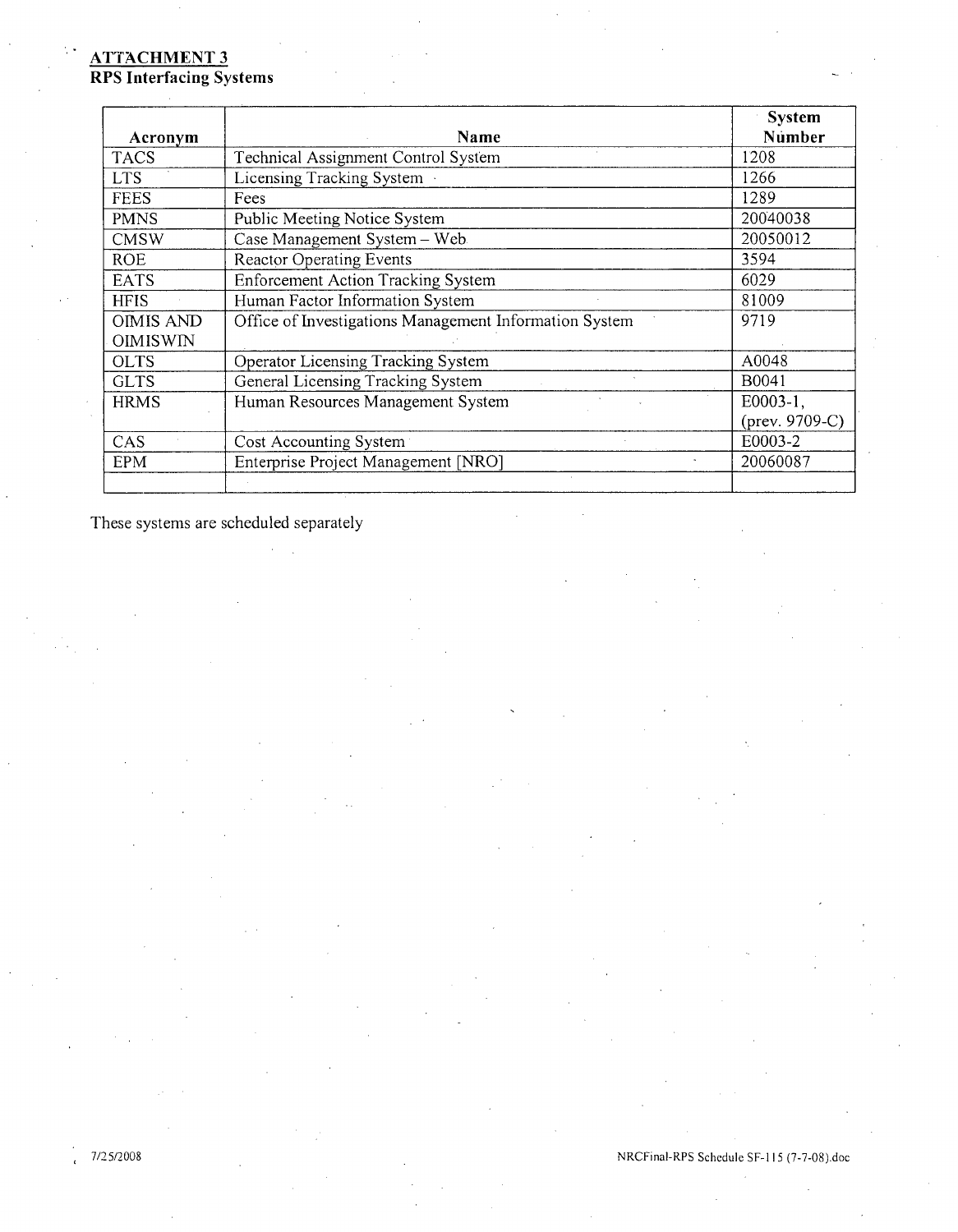# **ATTACHMENT** 4 Types of RPS Reports

The Reactor Programs System (RPS) REPORTS application is intended to provide users with a centralized mechanism for obtaining report data from many of the systems included in the RPS application. The REPORTS application produces reports for the following report categories:

- lIP (Inspection Planning)
- IPAS (Inspection Procedure Authority System)
- IPC (Inspection Planning Cycle)
- IR (Inspection Reporting)
- IRTS (Inspection Report Tracking System)
- PM (Performance Measures)
- \* RITS (Regulatory Information Tracking System)
- **TABLES**
- WITS (Work Items Tracking System)

For example, the following 29 standard reports can be created from the Inspection Planning report menu. Similar listings of standard reports are available from the other report categories.

- **\*** IP Site Activity Timeline **(GANTT)** Report **(1)**  Provides either a 3-month or 12-month Inspection activity timelirie per Site. The report is available in either summary or detail format. Results may be sorted by Site (the default) or Activity start date.
- **"** IP Resource Activity Timeline **by** Individual **(GANTT)** Report (2) Provides either a 3-month or 12 month timeline of activities performed by an Organization staff member. The report is available in either summary or detail format. Results are sorted by last name of staff member.
- **"** IP Resource Activity Timeline **by** Organization **(GANTT)** Report **(3)**  Provides either a 3-month or 12 month timeline of activities performed by an Organization. Results may be sorted by start date (the default) or by Organization number and staff last name.
- IP Outage/INPO Activity Timeline **(GANTT)** Report (4) Provides a 12-month timeline of INPO and outage activities scheduled for a Region. Results are sorted by activity start date.
- IP Team Inspection Timeline **(GANTT)** Report **(5)**  Provides a 12-month timeline of Inspection
- activities per Site. The report is available in either summary or detail format. Results are sorted by Site and activity start date.
- IP Major Activity Timeline **(GANTT)** Report **(6)**  Provides a 12-month timeline of Inspection activities per Site. The report is available in either summary or detail format. Results are sorted by Site and major activity code.
- IP Organization Schedule Report  $(7)$  Provides a weekly breakdown of activities performed by Organization staff over a period of 16 weeks. The report is divided into two parts: Part A has the data for the first eight weeks and Part B has the data for the second eight weeks. A graph options has also been added that provides a graph illustration of the major activities at the beginning of the report. The report is available in either summary or detail format. Results may be sorted by Organization (the default) or by the staff member last name.
- **IP Site Schedule Report (7a)** Provides a weekly breakdown of activities performed at a Site over a period of 16, 32, 48, or 64 weeks. The report is available in either summary or detail format. Results are sorted by the staff member last name, with the option to sort by Organization.
- **"** IP Individual Schedule Report **(7b)**  Provides a weekly breakdown of activities perforned at a Site over a two-week period. The report is available in either summary or detail format. Results are sorted by staff member last name.
- **IP Individual Schedule (2-wks) Report (7c)** Provides a weekly breakdown of activities performed at a Site over a two-week period. The report is available in either summary or detail format. Results are sorted by staff member last name.
- **\*** IP Site Activity Detail Report **(8)**  Provides a list of activities, participating staff members, and scheduled hours spent per activity at a Site. Results are sorted by Site and Activity start date.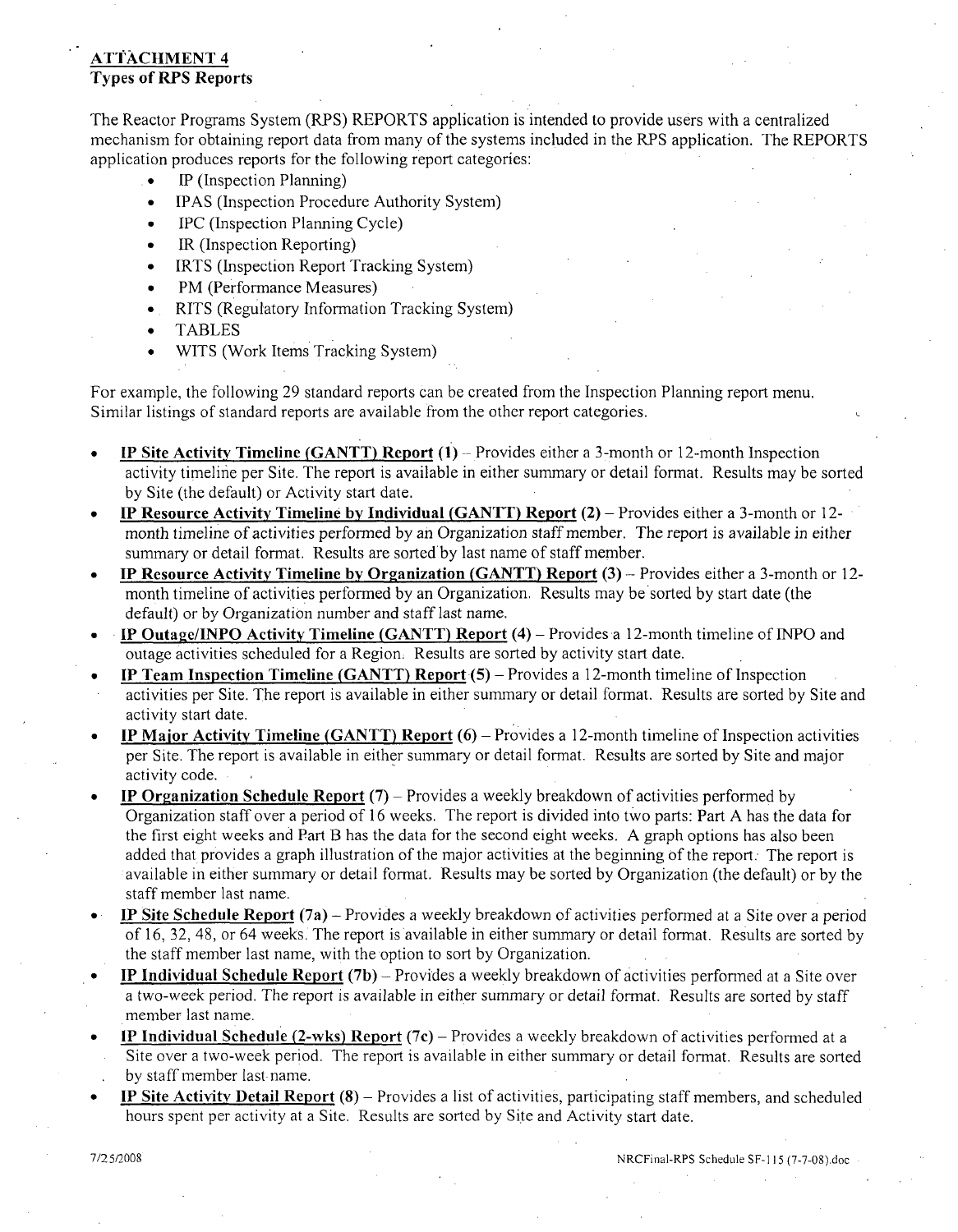- " **ITP** Actual Hours **by** Procedure/TI/TAC Report **(9)**  Provides a list of regular/OT hours spent per Docket. Results may be sorted by Site and report number (the default) or by Site and Procedure/temporary instruction (TI)/Technical Assignment Control (TAG) system number.
- IP Actual Hours **by** Inspection Report Summary Report **(10) -** Provides a list of regular/OT hours spent per Docket. Results are sorted by Site, report number, Procedure and **IPE.**
- IP Functional Area to 1PE Detail Report **(11) -** Provides a breakdown of authorized/scheduled/actual hours spent per IPE code per IPC area at each Site. The report is available in either summary or detail format. Results are sorted by Site.
- IP Functional Area Facility Summary Report (12) Provides a breakdown of
- authorized/scheduled/actual hours spent per functional area code per Facility. Results are sorted by Site.
- IP Functional Area to **IPE** Regional Summary Report **(13)**  Provides a breakdown of authorized/scheduled/actual hours spent per IPE code per Region. IPE codes are grouped into three categories: Baseline, Generic Inspections, and Regional Initiatives. Results are sorted by IP Functional Area code.
- IPE Facility Summary Report (14) Provides a breakdown of authorized/scheduled/actual hours spent per IPE code per Facility. Results are sorted by Facility.
- IP Procedure to **IPE** Regional Summary Report **(15)**  Provides a breakdown of authorized/scheduled/actual hours spent per IPE code per Procedure. Results are sorted by Procedure number.
- **\*** IP Procedure Summary **by** IP Functional Area Report **(16)-** Provides a summary of scheduled/actual hours spent and completion status information of Procedures per IPC area code. The report is available in either summary or detail format. Results are sorted by Facility and IP Functional Area code.
- **\*** IP Procedure Summary **by IPE** Report **(17)**  Provides a summary of scheduled/actual hours spent and completion status information of Procedures per **WE** code. The report is available in either summary or detail format. Results are sorted by Facility and **WE** code.
- **\*** IP Procedure Analysis **by** Procedure/IPE Report **(18)**  Provides an analysis of time spent per Procedure, responsible Organization/staff, and Revised Oversight Process (ROP)/non-ROP sample status. Results may be sorted by Procedure or Site/Facility.
- **IP Procedure Analysis by TI Status Report (19) Provides an analysis of time spent per Procedure,** responsible Organization/staff, and completion status information. Results may be sorted by TI Procedure number or Facility.
- **IP Functional Area Inspection Detail Report (20) Provides detailed Functional Area information for** each Facility within each Site and Organization selected. Results may be sorted by Facility name, IP Functional Area code, and Procedure.
- **IP Operator Licensing Exam Schedule Report (21) Provides a schedule of exams being offered for** each Procedure, along with information about the location of the exam and the exam staff involved. This is a four-part report: Part 1 provides detail on the exams offered per exam week; Part 2 provides summary information sorted by date; Part 3 provides summary sorted by Site; and Part 4 provides summary sorted by Region. Results are sorted by exam date.
- **IP** Inspection/Activity Plan Report (22) Provides a schedule of planned Inspection Activity for the Docket selected. Results are sorted by planned start and end dates.
- IP Planning Considerations Report  $(23)$  Provides a list of planned action items for the Docket selected, along with information on scheduling and responsible staff. This is a five-part report: Part **I** lists all open actions from the Allegation Management System; Part 2 lists all open items from the IR item list report; Part 3 lists all unscheduled procedures for the current assessment period; Part 4 lists all previously scheduled procedures (with no actual hours charged) for the current assessment period; and Part 5 lists all unplanned procedures for which hours have been charged. Results are sorted by Site.
- IP Security Activity Plan Report (24) Provides a list of security and safeguard inspection activities scheduled for the selected Docket(s). Results are sorted by Docket and Inspection Activity code.
- IP Activities Nearing4 Completion w/o Inspection Report (25) **--** Provides a listing of site inspection activities nearing completion that are not yet associated with an inspection report. This is a three-part report: Part **I** lists all ongoing activities that are due within three weeks of the current date; Part 2 lists all ongoing activities that have an end date three weeks or greater from the current date; Part 3 lists all